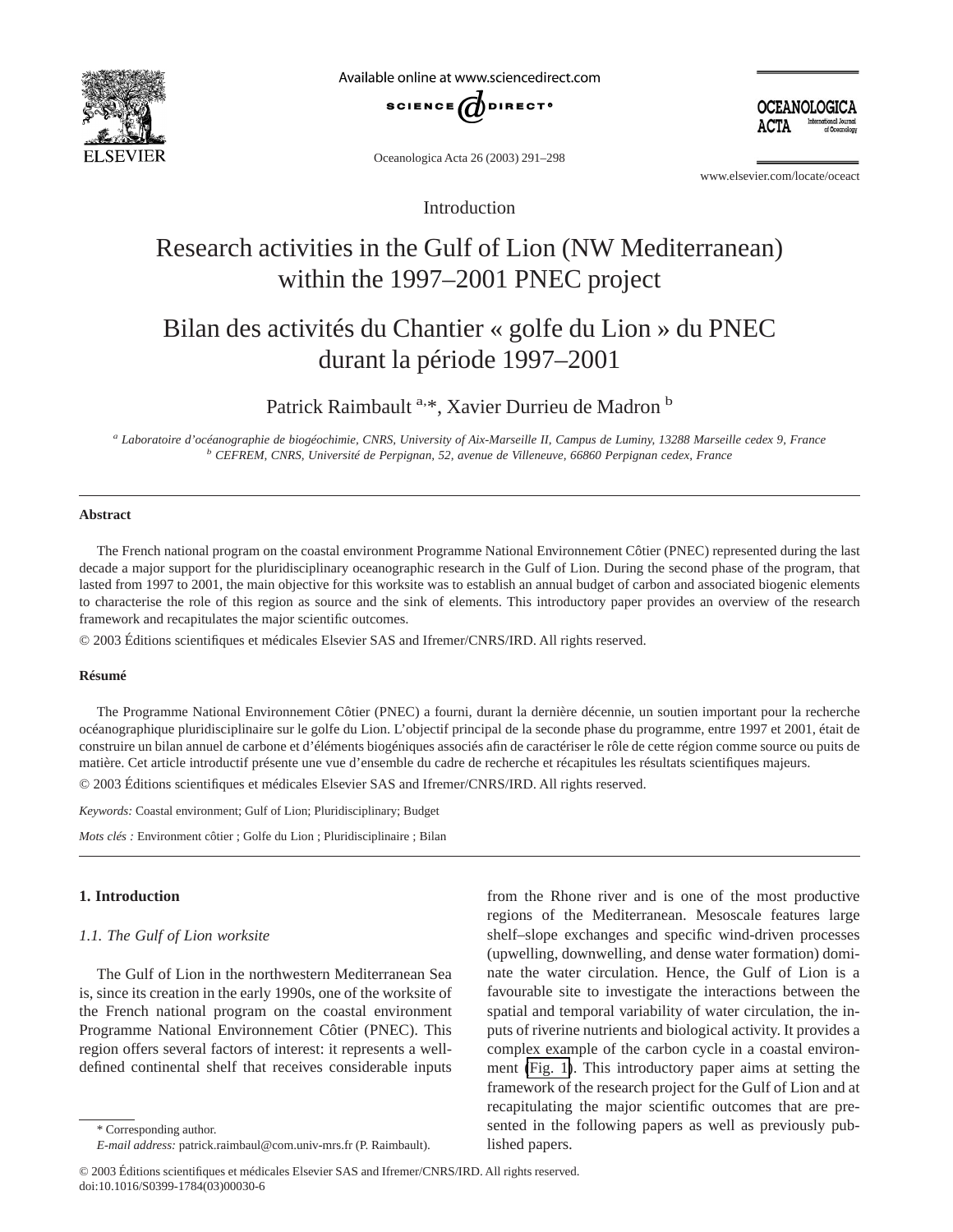<span id="page-1-0"></span>

Fig. 1. Location of the Gulf of Lion and major hydrological regions on the continental shelf.

#### *1.2. Objectives for the 1997–2001 period*

During the second phase of the program, that lasted from 1997 to 2001, the main objective for this worksite was to establish an annual budget of carbon and associated biogenic elements to characterise, in particular, the role of this region as source and the sink of elements. The different facets of this study concerned (i) the quantification of the riverine discharges, (ii) the dispersal of the freshwater plume and the short-term impact of riverborne nutrients on the pelagic production, (iii) the seasonality of the distribution on the whole shelf of nutrients and primary production with respect to the mesoscale dynamics of the water masses, as well as the variability of benthic response and nutrients fluxes at the water–sediment interface, (iv) the exchanges of matter between the shelf and the slope and (v) the effect of climatic hazards (e.g. large southeastern storm) on the benthic and pelagic ecosystem.

The complexity and interdisciplinary nature of the project required a substantial coordinated effort, and diverse scientific expertise. Height laboratories and 48 scientists participated to the project. Eighty cruises, totalling about 450 d at sea, were carried out. The budget allocated for the 1997– 2001 period amounted to  $\text{\textsterling}375$  000. The program was back up by the French national program on atmospheric and oceanic research at mesoscale Patom (Programme Atmosphère et Océan à Moyenne Echelle) and three European projects: Metro-Med (dynamics of matter transfer and biogeochemical cycles: their modelling in coastal systems of the Mediterranean Sea), Mater (mass transfer and ecosystems response) and MFSPP (Mediterranean forecasting system pilot project), that addressed specific points such as the modelling of the water circulation and the characterisation of shelfslope exchange processes. All the data collected are now included in database that will be in free access in 2003 (http://www.com.univ-mrs.fr/). The locations corresponding to the different field works conducted between 1997–2000 and 2000–2001 are presented in Fig. 2a,b, respectively.



Fig. 2. Map of the Gulf of Lion showing locations of main investigated sites: (a) during the 1997–1999 period and (b) during the 2000–2001 period.

#### **2. Main results**

### *2.1. The Rhone river and the plume*

#### *2.1.1. Nutrients inputs*

From the work carried out over the last 20 years, it has been first concluded that the mean annual nitrate concentration in the Rhone increased by 50% during the last decade (Moutin et al., 1998). However, data collected between 1997 and 2000 lead to the conclusion that nitrate concentration started to decrease since 1997. We estimated the annual input of nitrogen and phosphorus to 123 and 8 kt, respectively. Whereas most of the nitrogen inputs (68%) are inorganic nitrogen (nitrate) immediately used by phytoplankton, a large part of the phosphorus (52%) is in organic forms not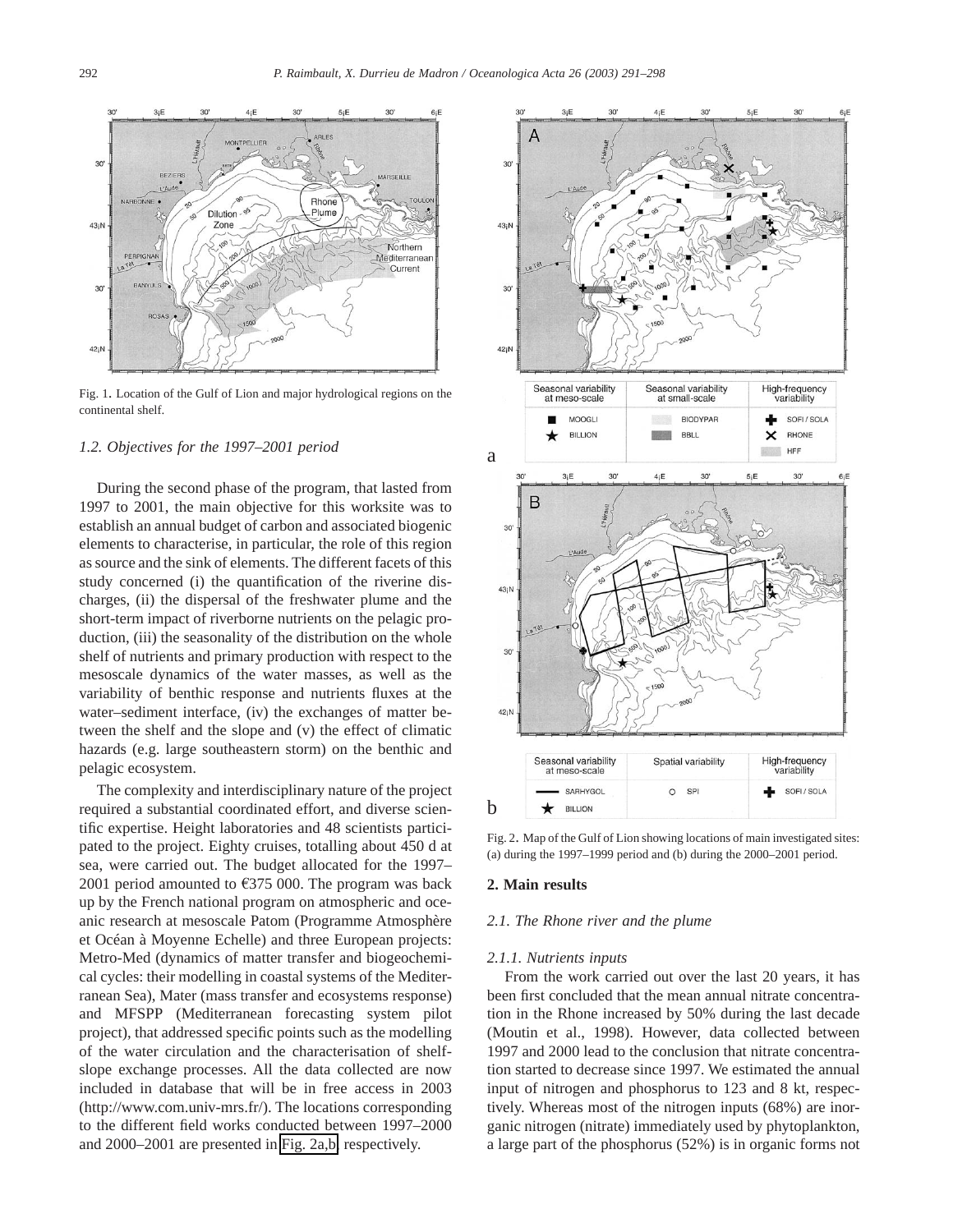immediately available for primary producers. Moreover, 25% of the phosphorus inputs are in forms of particulate matter that rapidly sinks near the Rhone river mouth.

#### *2.1.2. Freshwater plume dynamics*

Broche et al. (1998) studied the dynamic and hydrological field on the basis of Eulerian VHF radar mapping of surface current coupled with Lagrangian in situ physical and geochemical measurements. They show that the plume morphology (i.e. orientation and offshore extension) is controlled by the wind and outflow forcing conditions, and that vertical structure changes from an almost unaltered twolayer distribution, to an evolving and deepening mixed layer, or even to a more complex superimposed multi-layered structure.

The modelling work of Estournel et al. (2001) successfully reproduces the main characteristics of the Rhone river plume subject to varying wind. In the case of a constant wind blowing from the Northwest, the plume is pushed to the open sea, and therefore, does not playa major role in enriching the coastal zone of the Gulf of Lion. On the contrary, changes in the wind lead to larger dispersion and longer residence times on the shelf, leading to more enrichment of the coastal zone in riverborne elements.

The numerical modelling work by Arnoux-Chiavassa et al. 2003, presented in this volume, addresses the effects of discretization scheme on the description of 3D Rhone river plume dynamics. For the case without wind stress, associated to supercritical values of the Richardson number, optimised turbulent parameterisation allows to recover the plume spreading and thickness, although local diffusion mechanisms are not precisely described. For the seaward wind case, associated to subcritical values of the Richardson number, numerical results and in situ data well agree on both the surface flow and the vertical density structure.

#### *2.1.3. Dispersal of particulate and dissolved matter*

Thill et al. (2001) combined field studies and laboratory experiments to assess the importance of salt induced flocculation in the case of the salt-wedge estuary of the Rhone river. Sampling of the mixing zone was performed in contrasted hydrodynamic conditions from a low water discharge period to a small flood event. They argued that the particulate matter has a poor average reactivity regarding salt induced flocculation and that the evolution of the concentration of larger particles (>5 µm) can be explained by settling and dilution. In contrast, the smallest measured fraction  $(2-5 \mu m)$  shows a more complex behaviour and it is suggested that colloid aggregation could participate to their formation.

Concerning remote-sensed observations of the turbid plume, Forget et al. (1999, 2001) studied the sensitivity of spectral reflectance to variations of solid suspended matter concentration with depth. They developed an inversion method for the radiative transfer model restricted to the simple case of a two-layer ocean and tested it on various documented experimental data. Reasonably good estimates of the mean sediment concentration of the upper layer were obtained, but only the order of magnitude of the mean concentration of the lower layer was recovered.

The 1996–2000 Sorcom time series, consisting of a biweekly hydrological transect between Marseilles and the Rhone river's mouth, aimed at characterising spatial extension and temporal evolutions of the freshwater plume (Younes et al., this issue). The Gulf of Marseilles, which is seldom influenced by the Rhone freshwater, showed classical marine water seasonality, but with earlier phytoplanktonic bloom than usually reported. The region of freshwater influence showed a weaker seasonal variability of the phytoplanktonic biomass.

Naudin et al. (2001) focussed on biological processes involved during mixing of a river plume with the marine underlying water, using a Lagrangian sampling strategy. They show that temperature, light conditions and suspended matter play a minor role upon biological activity by comparison with freshwater plume's dilution and nutrient availability. In windless conditions and close to the river mouth, the density gradient between marine and river water induced limited exchanges between the nutrient-rich freshwater and the potential consumers in the underlying marine water. Offshore, mixing is enhanced and a balance is reached between salinity tolerance and nutrient availability to form a favourable zone for marine phytoplankton development. Under windy and wavy conditions, the rapid mixing of the plume reduced the extension of the "enhanced production zone" and even inhibits the bacterial activity.

#### *2.2. Circulation and distribution of elements at mesoscale*

#### *2.2.1. Water mass circulation*

The water mass circulation on the continental shelf and its spatial and temporal variability were not very well known. Acoustic Doppler current profilers (ADCPs), now hullmounted on some of the research vessels, provide data to fill this gap. Three seasonal surveys performed by the R/V *Le Suroît*, during the Moogli cruises [\(Fig. 2b\)](#page-1-0), provide quasisynoptic pictures of the surface layer circulation. Besides, current meter moorings and hydrological surveys on the continental slope (Billion and HFF arrays) provided a complementary description of the intermediate layer circulation. These data, complemented with sea surface temperature images, allow to determine the origin and seasonality of the major hydrodynamic features.

During Moogli cruises the Mediterranean Northern Current (NC), with a transport of  $\sim$ 2 Sv (2  $\times$  10<sup>6</sup> m<sup>3</sup> s<sup>-1</sup>), is clearly detected along the continental slope and intrudes on the eastern side of the shelf. During summer, the NC is wider, shallower and slower than during winter (Petrenko, this issue; Lapouyade and Durrieu de Madron, 2001). The meanders of the NC are interpreted as due to baroclinic instabilities propagating along the shelfbreak (Flexas et al., 2002).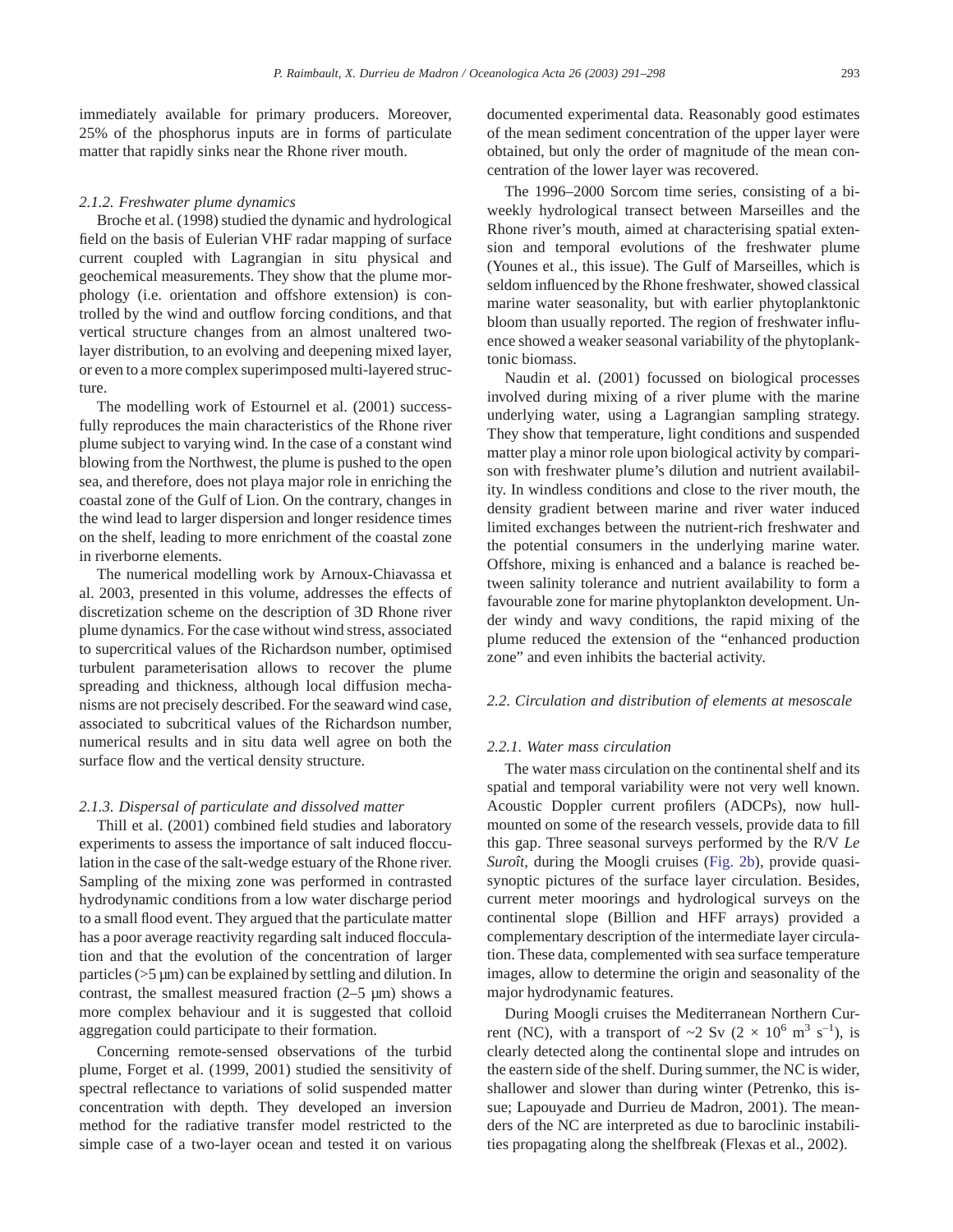The paper by Estournel et al., 2003 deals with the observation and modelling of the effect of the wind forcing on the oceanic circulation and the hydrological structures. It reveals that the mesoscale structure of the wind field, constrained by the local orography, controls the generation of oceanic eddies on the shelf and the exchanges of water between the shelf and the slope.

Other circulation features are season-specific. Petrenko (this issue) shows that the summer stratification leads to the development, after strong wind variations, of strong and coherent inertial currents with their characteristic two-layer baroclinic structure. During winter 1999, dense water formations, due to strong wind-induced cooling, are observed both on the continental shelf and offshore.An intense cascading of dense shelf water, detected in February 1999 on the lower slope, is believed to be at the origin of the new deep water anomaly observed throughout the western Mediterranean basin during spring and summer 1999 (Béthoux et al., 2002).

#### *2.2.2. Numerical modelling of oceanic circulation*

Echevin et al., 2003a demonstrates the feasibility of a downscaling system composed of a general circulation and a regional model within the framework of the MFSPP. The regional model reproduces several realistic features of the large scale and mesoscale circulations (i.e. mean cyclonic circulation, mesoscale variability and meanders of the NC, formation of Winter Intermediate Water).

Echevin et al., 2003b studied the interaction of a coastal current with a shallow shelf and its application to the Gulf of Lion. An analytical analysis of the wave propagation along a step-like bottom topography in a two-layer fluid reveals the propagation of two different waves along the shelfbreak. More realistic configurations (idealised shallow gulf and realistic topography) were explored using a primitiveequation model. It is shown that the steady current component of the coastal current follows the shelfbreak, and that a transient cross-shelf transport can be induced by the current fluctuations.

Verdier-Bonnet et al. (1999) studied the relevance of the isotropic eddy viscosity assumption of the standard *k*–e model for stratified and shallow-water flows submitted to the Coriolis force with two corrected  $k$ – $\epsilon$  models. They focus onto two main sources of turbulent oceanic energy: the surface current shear induced by wind and the bottom stress due to tidal circulation. The *k*–e closure model corrected to account for non-isotropic effects is used to model idealised wind-driven stratified coastal flows such as coastal upwelling.

The 3D hydrodynamic coastal model, symphonie, developed at Laboratoire d'Aérologie from Toulouse has been used as a tool to analyse the data collected during the Moogli cruises. Inverse modelling based on the linearised equations of the coastal model enabled to reduce the unrealistic spin up of a free surface model resulting from unbalanced dynamical initial fields under bottom slope influence (Auclair et al., 2000a). This inverse method was successfully extended to the reduction of the truncation errors characterising sigma coordinate model over steep bathymetry (Auclair et al., 2000b). Practically, inverse modelling has been used to provide an initial state and time variations of the open boundary conditions to a high resolution free surface sigma coordinate model, using weekly averaged fields of a large scale rigid lid *z*-coordinate model of the Mediterranean sea. The interaction of the slope current with the shelf circulation of the Gulf of Lion was then investigated (Auclair et al., 2001). Sensitivity of the Gulf of Lion circulation to various forcing, wind stress, fresh water discharge, 3D hydrologic structures and inflow characteristics of the NC were recently studied thanks to an "ensemble simulation" method (Auclair et al., 2003).

Estournel et al., 2003 showed for the Moogli 1 cruise (April-May 1998) that the mesoscale wind curl linked to the channelling effect of the Rhone valley for the Mistral and of the Naurouze passage for the Tramontane is the driving force for the shelf circulation. The export of water out of the Gulf by the complex wind driven coastal currents is compensated by offshore water intrusions onto the shelf achieved through cross-slope currents. An important conclusion of this study is that the wind field at a high spatial and temporal resolution is a crucial parameter for the quantification of the exchanges between the coast and the open ocean. A simulation for the Moogli 3 cruise (winter 1998–1999) reproduced the observed meanders of the NC along the slope. It further indicates that the dense water flow observed by Béthoux et al. (2002) in the western part of the gulf originate from the Roussillon's coast, large heat losses associated to persistent strong winds and cold weather were recorded.

#### *2.3. Pelagic production and vertical fluxes*

#### *2.3.1. Seasonal variation*

Diaz (2000) measured primary production, using the  ${}^{14}C$ tracer coupled with nitrogen uptake experiments using 15Ntracer, on a monthly basis at the SOFI site and on the whole gulf at three seasons during Moogli cruises. Annual budgets of primary production and new production are estimated to 71  $\pm$  7 and 37  $\pm$  4 g C m<sup>-2</sup>, respectively. Furthermore, measurements of dissolved organic matter and particulate organic matter (POM) reveal a net accumulation of dissolved organic carbon (DOC) during summer. DOC accumulation represents more than 55% of primary production, values higher than those observed in other parts of the Mediterranean Sea (6–23%). This DOC accumulation is certainly strongly marked by the permanent Rhone input and can be explained by the phosphorus limitation, which leads to an incomplete DOC utilisation by bacteria. Diaz et al. (2000) emphasised the importance during spring of short-term changes in water masses around the shelfbreak on biological productivity. They show that the production regimes changed within a few weeks because of intrusions of nitrate-rich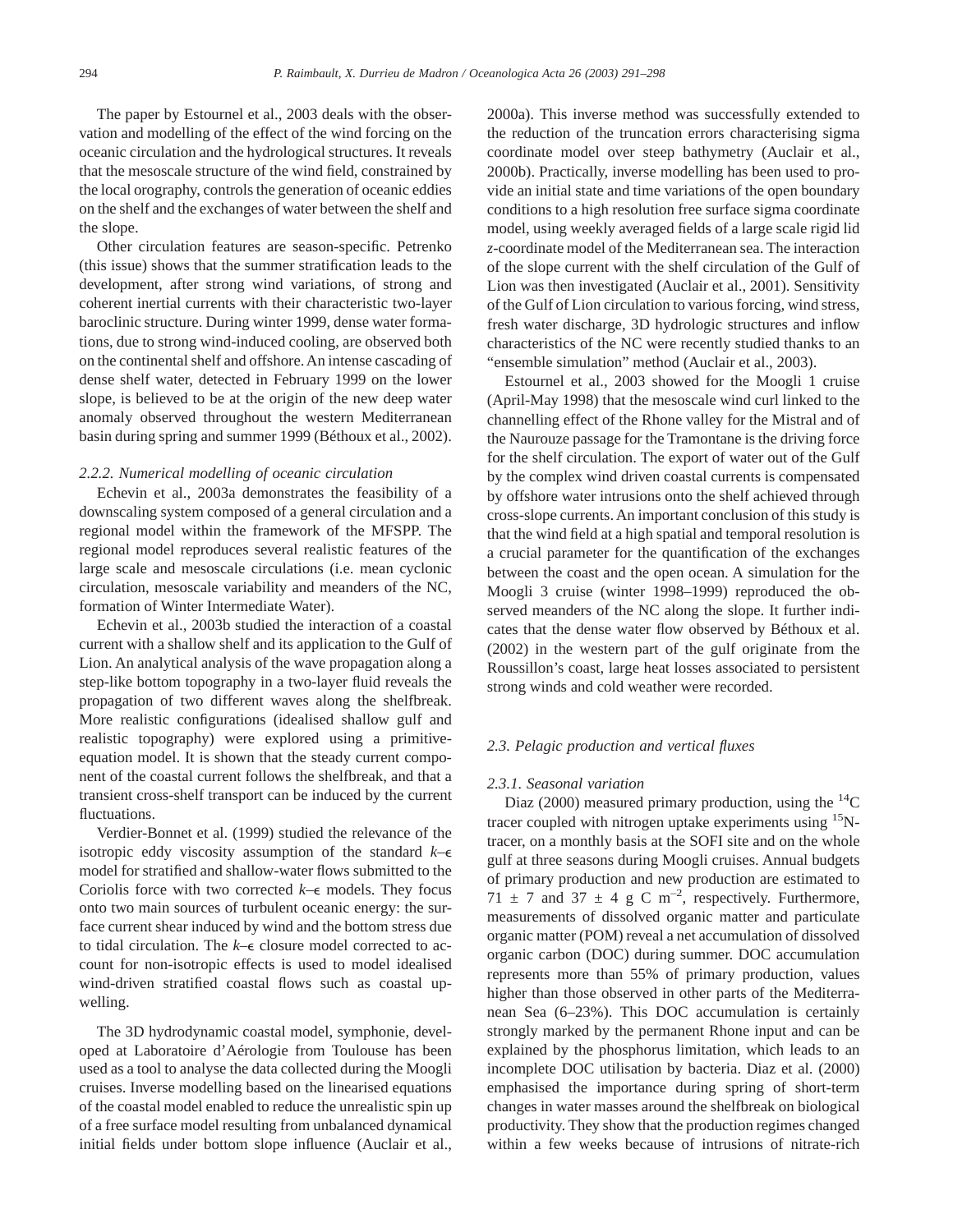coastal water and intermediate slope water. Van Wambeke et al. (2002) similarly concluded, through a comparison of primary production with measured and estimated organic carbon removal terms (sinking, cycling through the microbial food web, grazing by ciliates and metazoans), that lateral advection of carbon and accumulation of DOC play a significant role in the carbon cycle at the shelfbreak.

In the latter context of the spring short-term variability in water masses, a fine depiction of nitrogen fluxes as the heterotrophic ammonium regeneration, the bacterial nitrification and the losses of dissolved organic nitrogen by phytoplankton assemblages that have been rarely measured in the Gulf of Lion worksite was given in Diaz and Raimbault (2000). They emphasise the implications of these latter nitrogen fluxes for the estimation of the spring new production.

Gaudy et al., this issue study the biomass, nutrition and metabolisms of zooplankton during the three Moogli cruises, and conclude that nitrogen and phosphorus excreted by zooplankton accounted for 31 and 10% of the primary production requirements in spring and for 32 and >100% in winter. Grazing impact ranged between 9 and 69% of the primary production in spring and 6–83% in winter. The average secondary production was 54 mg C  $\text{m}^{-2}$  d<sup>-1</sup> in spring and 19 mg  $m^{-2}$  d<sup>-1</sup> in winter, which represents 11 and 12% of the primary production, respectively.

#### *2.3.2. Phosphorus limitation*

Diaz et al. (2001) show from the distribution of dissolved inorganic nitrogen and phosphorus distributions a clear phosphorus-deficiency in the Gulf of Lion. Below 150 m depth, nitrate/phosphate ratios are close to the typical Mediterranean ratio of 21, but values observed in surface waters are much higher (up to 100). This imbalance appears immediately at the end of winter when phosphate concentrations become undetectable, while nitrate concentrations remain to significant values  $(2 \mu \text{mol} \, 1^{-1})$ . P-deficiency limits the nitrate utilisation by phytoplankton and is the main factor controlling primary production.

#### *2.3.3. Silicon seasonal cycle*

Leblanc et al., this issue conducted a study of the biogeochemical cycle of silicon (Si) at the SOFI site from September 1999 to September 2000. They show a clear seasonal cycle of biogenic silica (BSi) and lithogenic silica (LSi) standing stocks. Integrated biogenic silica was highest in spring and summer during the major phytoplankton developments. In winter relatively high Chl *a* concentrations originating from non-siliceous phytoplankton were sustained over the water column. Due to frequent wind events the water column was well mixed during winter, allowing sediment resuspension and resulting in high LSi integrated stocks. The observed cycle is similar to that observed in other oligotrophic open-ocean systems in terms of stocks, annual Si production rates, and the relative contribution of diatoms to phytoplanktonic primary production.

## *2.3.4. Numerical modelling of the pelagic trophic food web*

A biogeochemical model composed with seven variables in terms of nitrogen and four in terms of phosphorus is coupled with the hydrodynamical model (Diaz, 2000). Biogeochemical processes that are taken into account are new production, regenerated production, recycling processes (nitrification, dissolved organic nitrogen, ammonium and phosphate regeneration), grazing by zooplankton, phytoplankton aggregation and predation by zooplankton. Special characteristic of Mediterranean nutrient fields (i.e. dissolved inorganic phosphorus deficiency regarding dissolved inorganic nitrogen) is considered by including an explicit limitation of new production by phosphorus. The first study focuses on the validation of the biogeochemical model from the Moogli 1 cruise performed during the 1998 spring bloom. Results of model were compared to field results obtained during the second set of sampling 3 weeks later. The first results of this model concern the annual budget of carbon and the fate of the production. The Gulf of Lion appears as a privileged region for production and export. Biomass fluxes are more important in the west than in the east in relation with meteorological conditions, especially wind forcing.

Tusseau-Vuillemin et al. (1998) estimated nitrogen fluxes in the Gulf of Lion during an annual cycle from a biogeochemical model coupled with a general circulation model. The simulation of chlorophyll *a*, nutrient concentrations and primary production is quite satisfactory compared with coastal zone colour scanner images and other data collected in the gulf. Model results indicate that, regarding the open sea, the margin acts most of the time as a sink for nitrate. However, during winter, when phytoplankton growth is reduced and cascading of dense waters is active along the shelf, the margin is shown to export nitrate towards the open sea.

## *2.4. Benthic response and exchanges at the water–sediment interface*

## *2.4.1. Biochemical characteristics of sedimented particulate organic matter*

Grémare et al., 2003a, 2003b aim at identifying biochemical descriptors of sedimented POM nutritive value to unravel the effects of digestibility and limitation by micronutrients in controlling benthic fauna production. They focussed on the "total" and "available" (i.e. enzymatically hydrolysable) fractions of nitrogenous compounds (amino acids). This approach was conducted at fixed stations (Bay of Banyuls, Sofi, HFF), along a depth gradient (BBLL), and over the whole Gulf of Lion (Moogli, Grémare et al., 2002). Available amino acid concentrations showed important seasonal changes in relation both with pelagic primary production and sediment resuspension. Organic matter and carbohydrate concentrations were associated to the most refractory fraction, whereas lipid and available amino acid concentrations were associated to the most labile fraction of sedimented POM. Tempo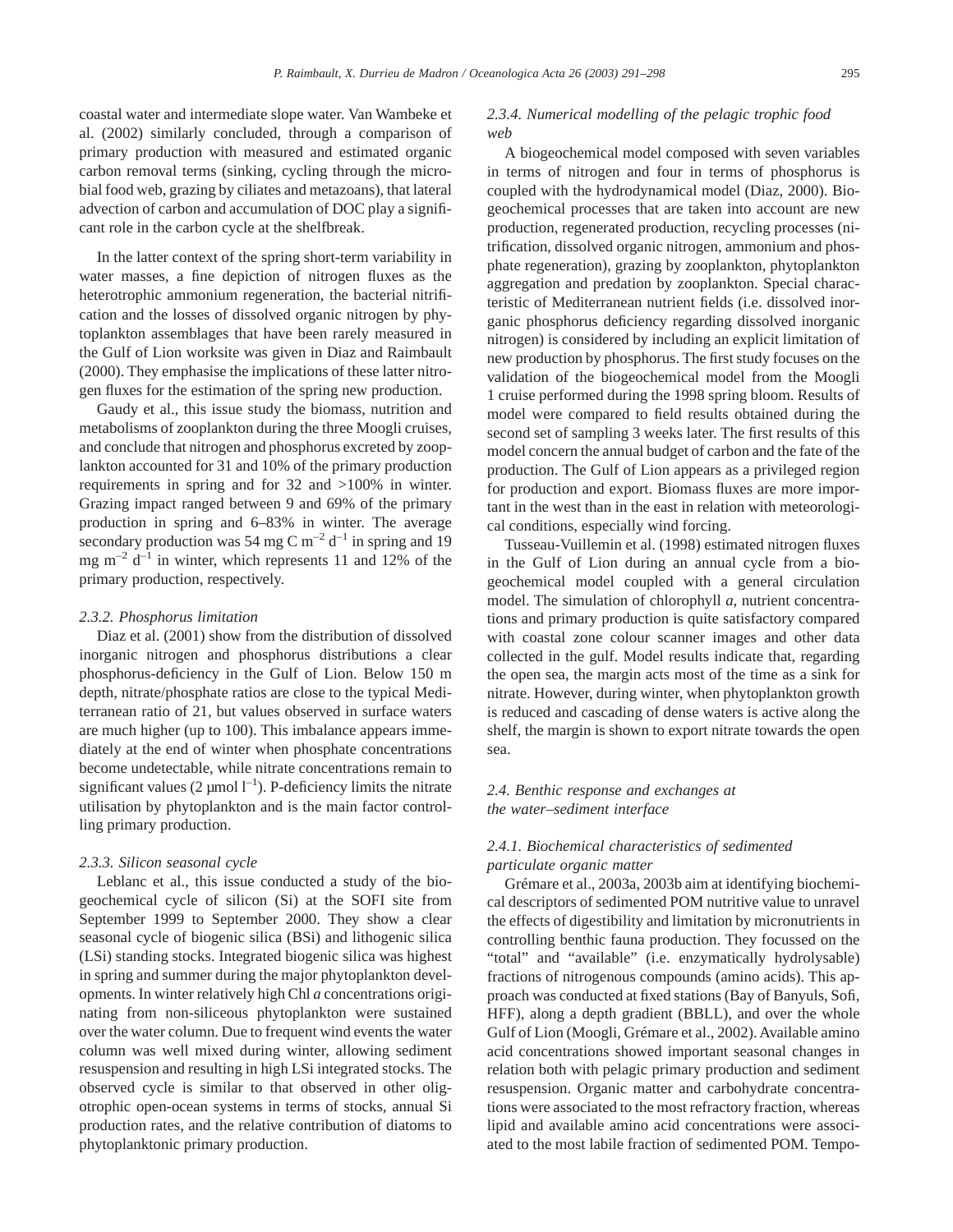ral changes in total amino acid spectra always remained low (Medernach et al., 2001). When existing those changes were mostly associated to strong hydrodynamic events enhancing sediment resuspension. Temporal changes in available amino acid spectra were even lower. Their spatial changes were negligible as well. This suggests that digestibility is the most important factor when assessing sedimented POM nutritive value.

Rosenberg et al., 2003a, 2003b recently tested the use of sediment profile imagery (SPI) as a surrogate for classical fauna analysis to assess the quality of benthic habitats in the Gulf of Lion. Their sampling design encompassed five different areas located: in the Berre Lagoon, in the Gulf of Fos, off the mouth of the Rhone river, off Saint Cyprien and off Banyuls-sur-Mer. Results support the use of SPI as a basis for the classification of Mediterranean benthic habitats and confirmed the good correlation between labile fraction of sedimented organic matter and both the abundance and the composition of benthic fauna. They also pinpointed the potential importance of trawling in structuring benthic habitats.

#### *2.4.2. Water–sediment exchanges*

Denis et al. (2001) and Denis and Grenz, this issue assessed water–sediment exchanges of oxygen and nutrients using core incubation technique. Because of the general oligotrophy in the Mediterranean Sea, exchanges remain low for a continental margin. Both the oxygen benthic demand and the release of nutrients tend to increase towards the coast and the mouth of the Rhone river, with a temporal variability linked to the river discharge and to the spring phytoplankton bloom. Dissolved fluxes are positively correlated with sediment organic content. The influence of the Rhone river decreases near the continental shelfbreak because of the forcing by the North-Mediterranean current. In the whole Gulf of Lion, superficial sediments mineralise 342 kt of organic carbon a year, and the subsequent release of nutrients is comparable to the inputs from the Rhone river or from the North-Mediterranean current. This constitutes a nonnegligible fraction of nutrient requirements for primary production, showing the importance of water–sediment exchanges in controlling continental margin biogeochemical cycles.

## *2.4.3. Effect of meteorological hazards*

Grémare et al., 2003a, 2003b this issue described the effect of a severe winter storm on the functioning of the coastal ecosystem. This storm induces a significant increase in total suspended matter, of the proportion of refractory POM and the nutrient availability in the water column through resuspension and desorption processes. Bacterial biomass and production are significantly, albeit temporarily, enhanced by the storm. The distribution of plant pigments is modified at the immediate vicinity of the water–sediment interface but the storm had no effect on integrated phytoplanktonic biomass. The storm induces a significant decrease of meiofauna abundance. The duration of the relaxation periods varied among parameters. It lasted 2 weeks for total suspended matter, surface sediment granulometry and carbohydrate contents.

#### *2.5. Budgets of matter*

## *2.5.1. Budgets of mass, organic carbon and phosphorus*

Durrieu de Madron et al. (2000) built a budget of particulate matter and organic carbon considering the inputs (river supply, atmospheric deposition and primary production) and outputs (sediment burial, off-shelf advective export, degradation of particulate organic carbon in the water column and at the sediment–water interface). They estimated that mass and particulate organic carbon budgets are balanced within uncertainties and suggest that less than 10% of the total inputs are exported toward the adjacent deep basin. Lapouyade and Durrieu de Madron (2001) further showed the advective fluxes of matter at the limit of the gulf yield a larger export in winter than in summer. The winter increase results from an increase of the reservoir of material on the shelf and the intensification of the physical shelf–slope exchanges. Export of the particulate matter by the horizontal currents is two orders of magnitude larger than vertical particulate fluxes measured simultaneously with particles traps on the continental slope.

For Van den Broeck and Moutin (2002) the total phosphorus pool in the upper 10 cm-layer of the sediments in the gulf was estimated at 562 kt with about 80% trapped into the shelf. Annual phosphorus deposition was estimated as 7.2– 12.4 kt, which is equivalent to the Rhone river input. As the Rhone is the major river flowing into the Mediterranean Sea, surface sediments of the Gulf of Lion should be taken into account in phosphorus budgets at the scale of the Mediterranean Sea.

## *2.5.2. Seasonal budgets of nutrients during the Moogli cruises*

A work conducted in collaboration with the Land–Ocean Interactions in the Coastal Zone (LOICZ) program aims at assessing the current knowledge of carbon, nitrogen and phosphorus fluxes on the Gulf of Lion' continental shelf on three Moogli surveys (Durrieu de Madron et al., 2001, 2003a). It attends to provide a robust quantification of the flow of dissolved and particulate nutrients across the system boundaries so as to quantify the nutrients budgets on the shelf. These budgets consider river discharges, urban sewage supply, fish catches, atmospheric deposition, and fluxes at the water–sediment and shelf–slope interfaces. Results indicate that shelf–slope exchanges by mixing predominate with respect to the major input terms (river discharge and sediment release). Budgets for inorganic nutrients, that show a strong concentration gradient between the shelf and the slope waters, are significantly different from zero and indicate an excess of these elements in the shelf water. For all surveys, these surpluses suggest (i) that the whole shelf system is autotrophic  $(1.6-4.3 \times 10^3 \text{ mol C s}^{-1})$  and acts as a sink of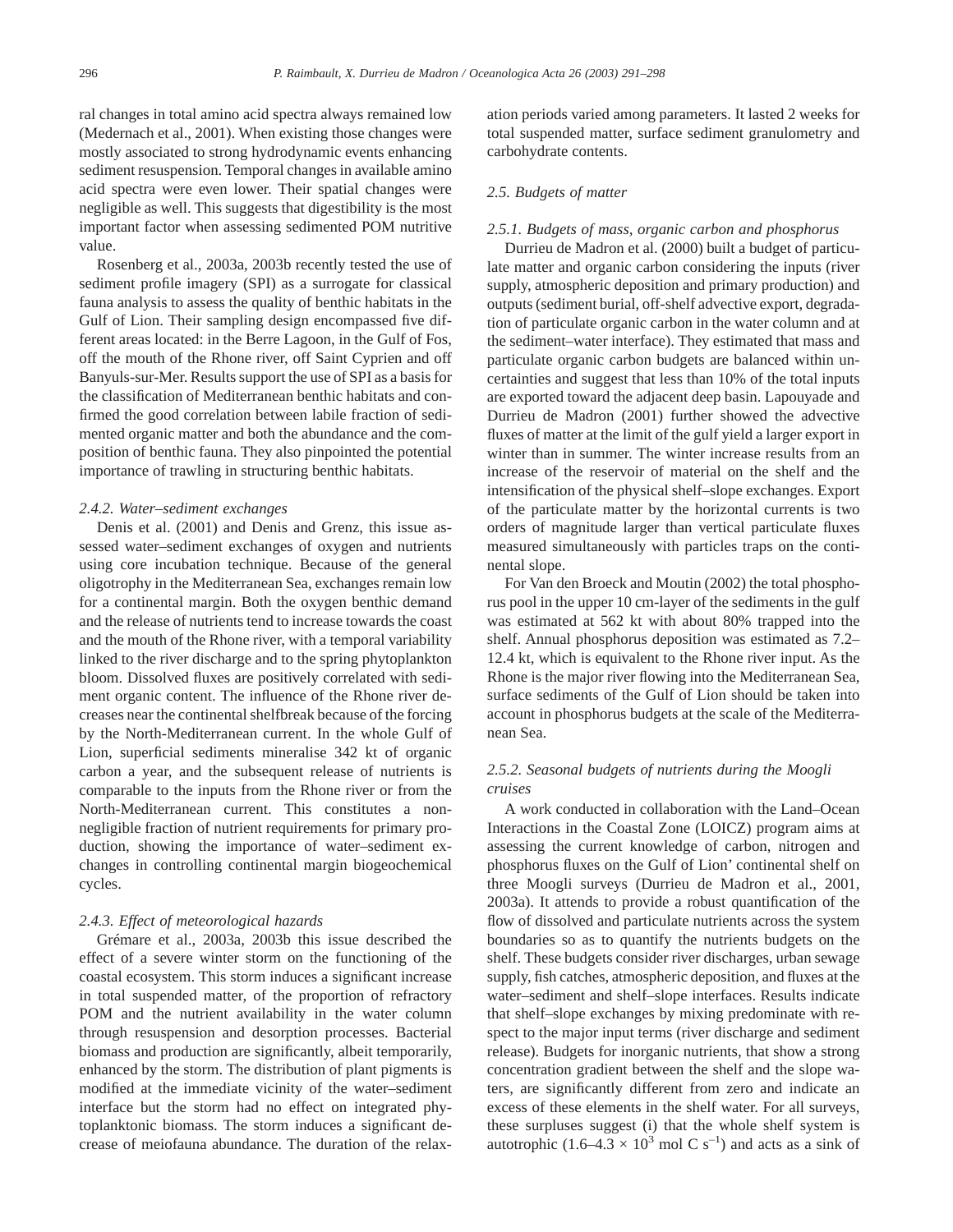$CO<sub>2</sub>$ , and (ii) that it is a site of net denitrification (119 mol N s<sup>-1</sup>) and acts as a sink of N<sub>2</sub>. Average shelf–slope fluxes of dissolved and particulate organic elements suggest an export to the open sea.

In the framework of the Continental Margin Task Team (CMTT) of the LOICZ and JGOFS programs, the previous budgeting work was integrated in a review of the input, transport and fate of nutrients on major continental margins of the Mediterranean Sea (Durrieu de Madron et al., 2003b). It provides the general characteristics of the Mediterranean Sea in terms of physiography, oceanic circulation, nutrients inputs and distribution, then describes the flux of nutrients for the major sub-systems (i.e. the Gulf of Lion, the Adriatic Sea and the Aegean Sea). These descriptions define the critical input/output terms and the key shelf–slope exchanges processes. It finally addresses the temporal changes of the input of nutrients to the Mediterranean Sea and the trends of the chemical characteristics of the water masses.

## **References**

- Arnoux-Chiavassa, S., Rey, V., Fraunié, P., 2003. Modelling 3-D Rhone River plume using a higher order advection scheme. Oceanol. Acta (2003, this issue).
- Auclair, F., Casitas, S., Marsaleix, P., 2000a. a. Application of an inverse method to coastal modelling. J. Atmos. Ocean. Tech. 17, 1368–1391.
- Auclair, F., Marsaleix, P., Estournel, C., 2000b. b. Sigma coordinate pressure gradient errors: evaluation and reduction by an inverse method. J. Atmos. Ocean. Tech. 17, 1348–1367.
- Auclair, F., Marsaleix, P., Estournel, C., 2001. Specification of the exchanges through the continental shelf breaks in high resolution coastal models: penetration of the LPC current over the Gulf of Lion (Mediterranean). Oceanol. Acta 24 (6), 529–544.
- Auclair, F., Marsaleix, P., De Mey, P., 2003. Space-time structure and dynamics of the forecast error in a coastal circulation model of the Gulf of Lions. Dynamics of Atmospheres and Oceans 36 (4), 309–346.
- Béthoux, J.P., Durrieu de Madron, X., Nyffeler, F., Taillez, D., 2002. Deep water in the western Mediterranean: peculiar 1999 and 2000 characteristics, shelf formation hypothesis, variability since 1970 and geochemical inferences. J. Mar. Syst. 33-34, 117–131.
- Broche, P., Devenon, J.L., Demaistre, J.C., Forget, P., Naudin, J.J., Cauwet, G., 1998. Experimental study of the Rhône river plume—part I: physics and dynamics. Oceanol. Acta 21, 725–738.
- Denis, L., Grenz, C., Alliot, E., Rodier, M., 2001. Temporal variability in dissolved inorganic nitrogen fluxes at the sediment–water interface and related annual budget on a continental shelf (NW Mediterranean. Oceanol. Acta 24, 85–97.
- Denis, L., Grenz, C., 2003. Spatial variability in oxygen and nutrient fluxes at the sediment–water interface on the continental shelf in the Gulf of Lion (NW Mediterranean Sea. Oceanol. Acta (2003, this issue).
- Diaz, F., 2000. Evolution saisonnière de la production primaire et des processus d'assimilation/régénération de l'azote dans le golfe du Lion. Estimation d'un bilan de carbone. Approches in situ et modélisation. Ph.D., Univ. Aix-Marseille II, Marseille, France. pp. 351 p.
- Diaz, F., Raimbault, P., 2000. Nitrogen regeneration and DON release during 15N experiments during spring in a northwestern Mediterranean coastal zone (Gulf of Lion): implications on the estimations of f ratio and new production. Mar. Ecol. Progr. Ser. 197, 51–65.
- Diaz, F., Raimbault, P., Conan, P., 2000. Carbon and nitrogen utilization by phytoplankton during spring in a Mediterranean coastal zone (Gulf of Lion): evidence of small-scale variability. Cont. Shelf Res. 20, 975–996.
- Diaz, F., Raimbault, P., Boudjellal, B., Garcia, N., Moutin, T., 2001. Early phosphorus limitation during spring in the Gulf of Lions. Mar. Ecol. Progr. Ser. 211, 51–62.
- Durrieu de Madron, X., Abassi, A., Heussner, S., Monaco, A., Aloisi, J.C., Radakovitch, O., Giresse, P., Buscail, R., Kerhervé, P., 2000. Particulate matter and organic carbon budgets for the Gulf of Lion (NW Mediterranean). Oceanol. Acta 23 (6), 717–730.
- Durrieu de Madron, X., Denis, L., Diaz, F., Garcia, N., Guieu, C., Grenz, C., Löye-Pilot, M.D., Ludwig, W., Moutin, T., Raimbault, P., 2001. Coastal systems of France; the western Mediterranean sea. In: Dupra, V., Smith, S.V., Marshall, J.I., Crossland, C.J. (Eds.), Coastal and Estuarine Systems of the Mediterranean and Black Sea Regions: Carbon, Nitrogen and Phosphorus Fluxes. LOICZ Reports and Studies No. 19, LOICZ. Texel, The Netherlands, pp. 67–76.
- Durrieu de Madron, X., Denis, L., Diaz, F., Garcia, N., Guieu, C., Grenz, C., Loÿe-Pilot, M.D., Ludwig, W., Moutin, T., Raimbault, P., Ridame, C., 2003a. Nutrients and carbon budgets for the Gulf of Lion during the Moogli cruises. Oceanol. Acta (2003, this issue).
- Durrieu de Madron, X., Ludwig, W., Civitarese, G., Gacic, M., Ribera d'Alcalà, M., Raimbault, P., Krasakopoulou, E., 2003b. Shelf–slope nutrients and carbon fluxes in the Mediterranean Sea. In: Atkinson, L., Liu, K.K., Quinones, R., Talaue-McManus, L. (Eds.), Carbon and Nutrient Fluxes in Global Continental Margins. Springer, NewYork (2003b, in press).
- Echevin, V., Crépon, M., Mortier, L., 2003a. Analysis of the mesoscale circulation in the North Western Mediterranean Sea simulated in the framework of the Mediterranean Forecast System Pilot Project. Ann. Geophys. 21 (1), 281–297.
- Echevin, V., Mortier, L., Crépon, M., 2003b. Interaction of a coastal current with a gulf: application to the shelf circulation of the Gulf of Lion in the Mediterranean Sea. J. Phys. Oceanogr. (in press).
- Estournel, C., Broche, P., Marsaleix, P., Devenon, J.L., Auclair, F., Vehil, R., 2001. The Rhone river plume in unsteady conditions: numerical and experimental results. Estuar. Coast. Shelf Sci. 53, 25–38.
- Estournel, C., Durrieu de Madron, X., Marsaleix, P., Auclair, F., Julliand, C., Vehil, R., 2003. Observations and modelisation of the winter coastal oceanic circulation in the Gulf of Lions under wind conditions influenced by the continental orography (FETCH experiment. J. Geophys. Res. 108, C3, 8059.
- Flexas, M., Durrieu de Madron, X., Garcia, M.A., Canals, M., Arnau, P., 2002. Flow variability in the Gulf of Lion during the MATER HFF Experiment (March–May 1997). J. Mar. Syst. 33-34, 197–214.
- Forget, P., Broche, P., Naudin, J.J., 2001. Reflectance sensitivity to solid suspended sediment stratification in coastal water and inversion. Remote Sens. Environ. 77, 92–103.
- Forget, P., Ouillon, S., Lahet, F., Broche, P., 1999. Inversion of reflectance spectra of non-chlorphyllous turbid coastal waters. Remote Sens. Environ. 68, 264–272.
- Gaudy, R., Youssara, F., Diaz, F., Raimbault, P., 2003. Biomass, metabolism and nutrition of zooplankton in the Gulf of Lions (NW Mediterranean. Oceanol. Acta (2003, this issue).
- Grémare, A., Amouroux, J.M., Cauwet, G., Charles, F., Courties, C., deBovée, F., Dinet, A., Devenon, J.L., Durrieu de Madron, X., Ferré, B., Fraunié, P., Joux, F., Lantoine, F., Lebaron, P., Naudin, J.J., Palanques, A., Pujo-Pay, M., Zudaire, L., 2003a. The effects of a strong winter storm on physical and biological variables at a shelf site in the Mediterranean. Oceanol. Acta (2003a, this issue).
- Grémare, A., Medernach, L., deBovée, F., Amouroux, J.M., Charles, F., Dinet, A., Vétion, G., Albert, P., Colomines, J.C., 2003b. Relationship between sedimentary organic matter and benthic fauna within the Gulf of Lion: synthesis on the identification of new biochemical descriptors of sedimentary organic nutritional value. Oceanol. Acta (2003b, this issue).
- Grémare, A., Medernach, L., deBovée, F., Amouroux, J.M., Vétion, G., Albert, P., 2002. Relationships between sedimentary organics and benthic meiofauna on the continental shelf and the upper slope of the Gulf of Lion (NW Mediterranean). Mar. Ecol. Progr. Ser. 234, 85–94.